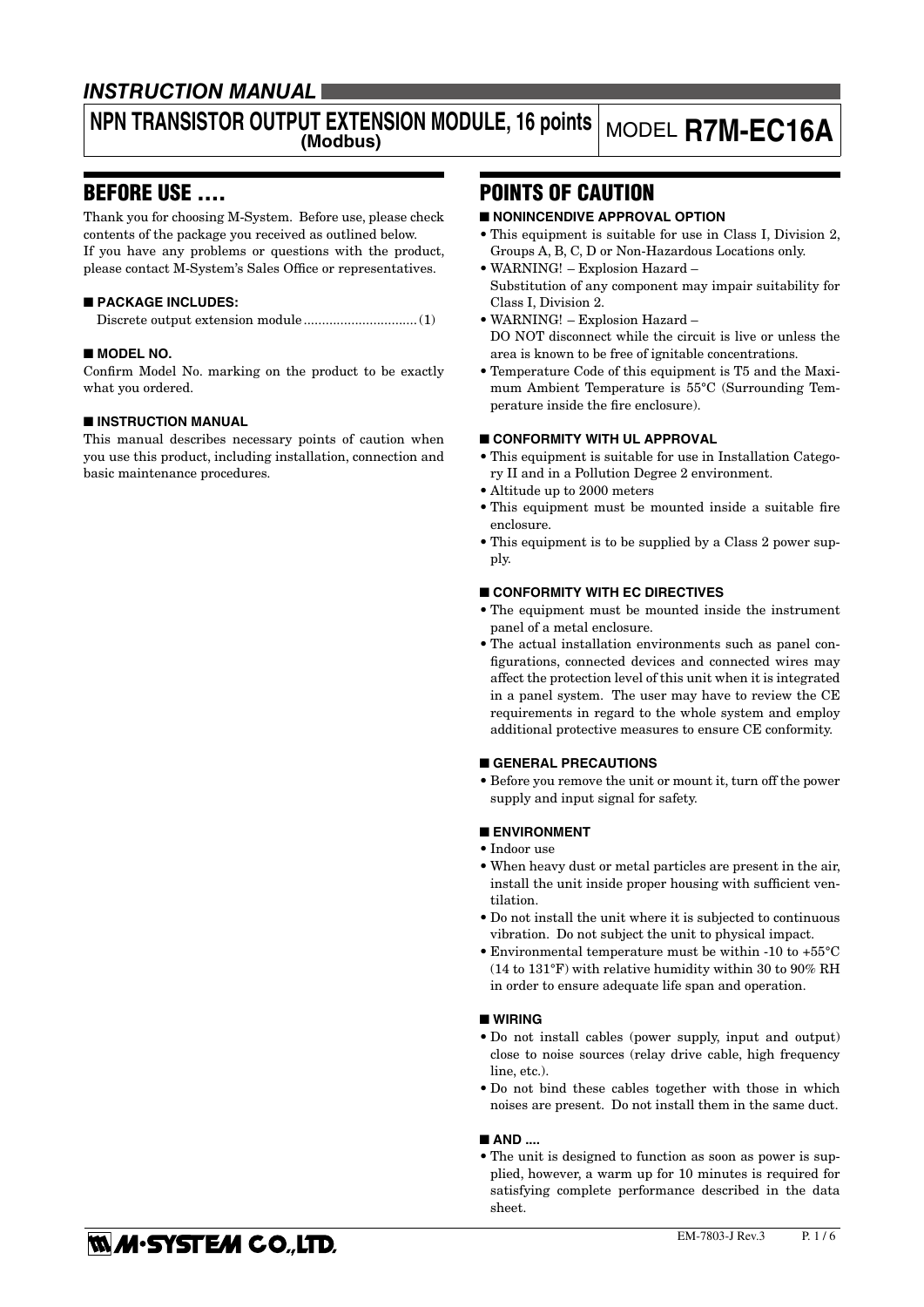# COMPONENT IDENTIFICATION



### ■ **DISCRETE I/O STATUS INDICATOR LED**

Discrete I/O modules including those for extensions have LED indicators showing I/O signal status.

Contact ON : LED ON

Contact OFF : LED OFF

### ■ **OUTPUT TERMINAL ASSIGNMENT**

| 10 |  |  |    | ŋ  |    | 3 |    |  |         | ۵، |    | 16 |   |  |   | 18 |  |
|----|--|--|----|----|----|---|----|--|---------|----|----|----|---|--|---|----|--|
|    |  |  |    | Y3 |    |   | Y5 |  |         |    | Y9 |    |   |  |   |    |  |
| 0V |  |  | vŋ |    | Y4 |   | Y6 |  | 6<br>Y8 |    | Δ  |    | o |  | Q |    |  |

| NO.            | ID | <b>FUNCTION</b> | NO. | ID     | <b>FUNCTION</b> |
|----------------|----|-----------------|-----|--------|-----------------|
| 1              | 0V | $0V$ (common)   | 10  | $+24V$ | 24V DC          |
| $\overline{2}$ | Y0 | Output 0        | 11  | Y1     | Output 1        |
| 3              | Y2 | Output 2        | 12  | Y3     | Output 3        |
| 4              | Y4 | Output 4        | 13  | Y5     | Output 5        |
| 5              | Y6 | Output 6        | 14  | Y7     | Output 7        |
| 6              | Y8 | Output 8        | 15  | Y9     | Output 9        |
| 7              | YA | Output 10       | 16  | YB     | Output 11       |
| 8              | YC | Output 12       | 17  | YD     | Output 13       |
| 9              | YE | Output 14       | 18  | YF     | Output 15       |

# CONNECTING THE EXTENSION MODULE

- 1) Remove the extension connector cover located at the side of the basic module.
- 2) Connect the extension module.



3) Mount the combined module on a DIN rail.

**MM·SYSTEM CO.,LTD.** 

### CONNECTION DIAGRAM

Connect the unit as in the diagram below.



■ Output Connection Example



## WIRING INSTRUCTIONS

#### ■ **SOLDERLESS TERMINAL** mm (inch)

Refer to the drawing below for recommended ring tongue terminal size. Spade tongue type is also applicable. Solderless terminals with insulation sleeve do not fit. Applicable wire size:  $0.3 - 0.75$  mm<sup>2</sup>

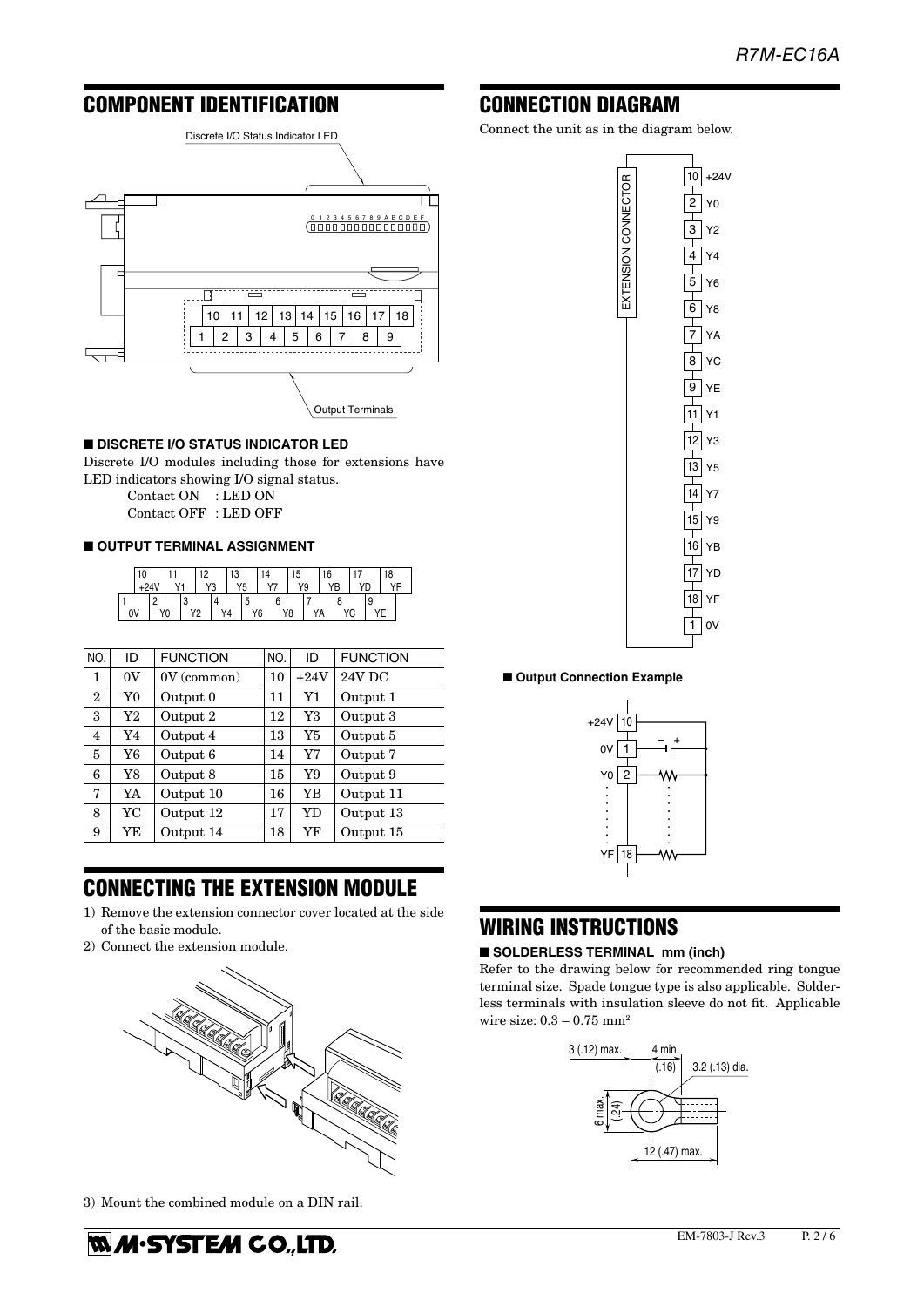## EXTERNAL DIMENSIONS unit: mm (inch)



## CONFORMITY WITH CE MARKING

### ■ **CE MARKING**

CE marking requires to integrate safety regulations existed in each country in EU territory and to secure smooth distribution of products of which safety is guaranteed. It is mandatory by law that products distributed and sold in EU territory to have CE mark which shows that the product conforms with the requirements of EC Directive. Each EC Directive describes the scope of apparatuses to which that EC Directive is applied. M-System's R7M must conform with EMC Directive.

Each Directive states only basic requirements. In order to mark the CE on an assembled machinery equipment, its manufacturer needs to check the overall conformity with Directives applicable to it.

### ■ **WARNINGS AND CAUTIONS WHEN INSTALLING THE R7M**

The R7M needs to be installed in a control panel. This is effective not only to ensure general safety but also to contain noise emissions by the R7M inside the control panel. We conduct a series of testing to see that the product conforms to EMC Directive while it is installed in the control panel.

- Warning and cautions when installing R7M are stated below.
- Use control panels with an internal panel plate, both made of metal, when installing the R7M.
- Make sure to adequately ground the control panel and the internal panel plate with a thick cable to maintain low impedance at high frequency.
- Use shielded cables for the signals taken out of the control panel.
- Choose a thick and short cable to ground the FG terminal of the R7M module to the internal panel plate of the control panel.
- Note: If electromagnetic radiation disturbance increases by grounding the FG terminal, remove the grounding.
- When painting the internal plate of the control panel, apply masking to expose metal surface to secure conductivity at the sections where the following parts are attached:
- Bolts attaching the internal panel to the control panel
- Ground for the FG of the R7M module
- Earth clamp on the shielded cable
- Noise emissions inside the control panel might leak through its openings. Design them as small as possible. Recommended diameter is 10 cm or less.

### **Supplement:**

Additional measures may be taken depending upon actual installation sites. These points of cautions are illustrated in the next page.

- Prevent noise leakage by wrapping cables using shield covers, shield tubes and flexible conduits etc. if noise leaks through the cable outlet.
- Use an electromagnetic shield gasket and block up the gap between the control panel cabinet and its cover, if noise leaks through it.
- Connecting the internal panel plate and the cover of the control panel to the main cabinet using an earth strap may be effective to strengthen the grounding.
- Electromagnetically shielded control panel cabinet is effective for shielding.

# **WA-SYSTEM CO.,LTD.**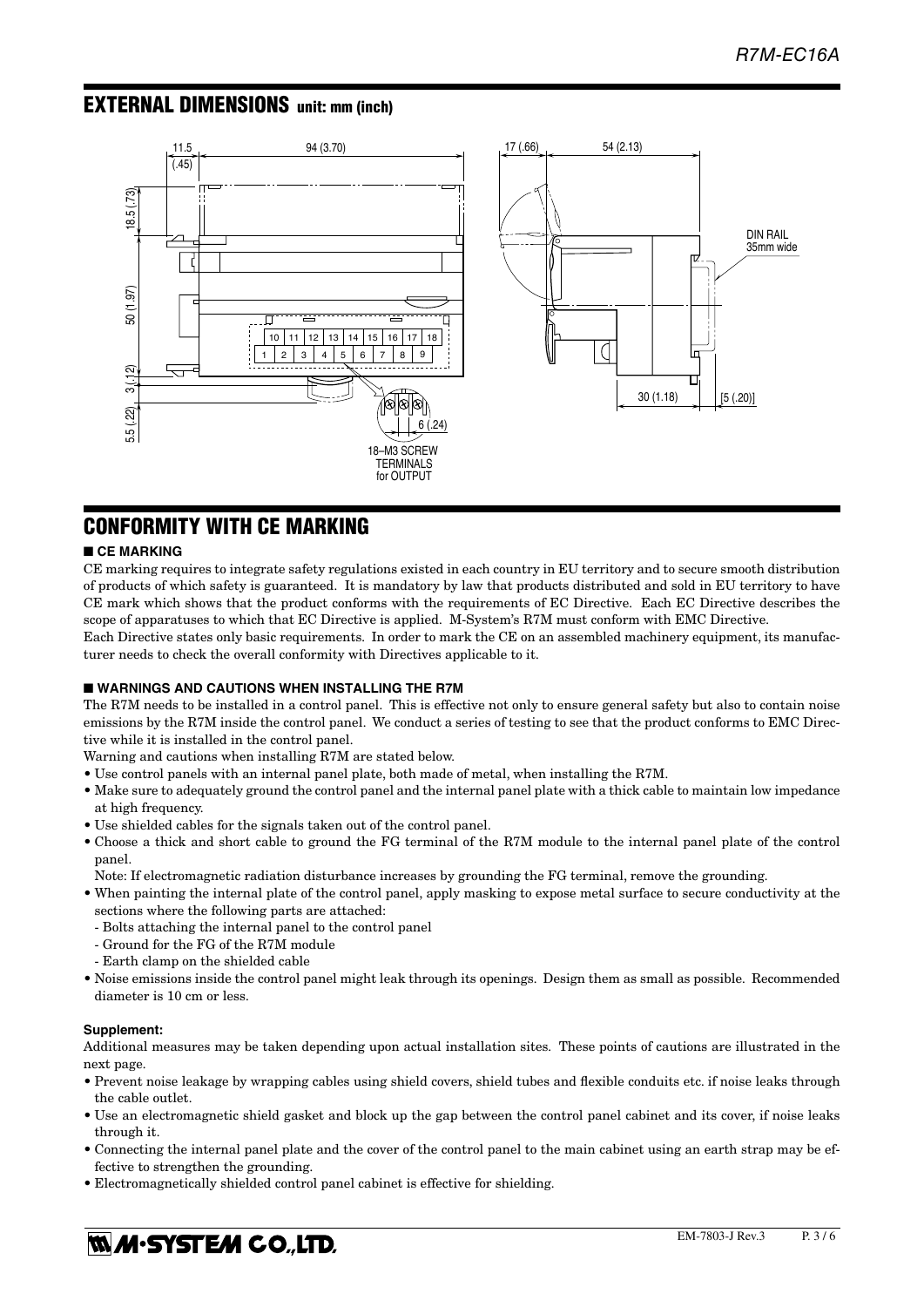**• Points of cautions applicable when installing the R7M Series**

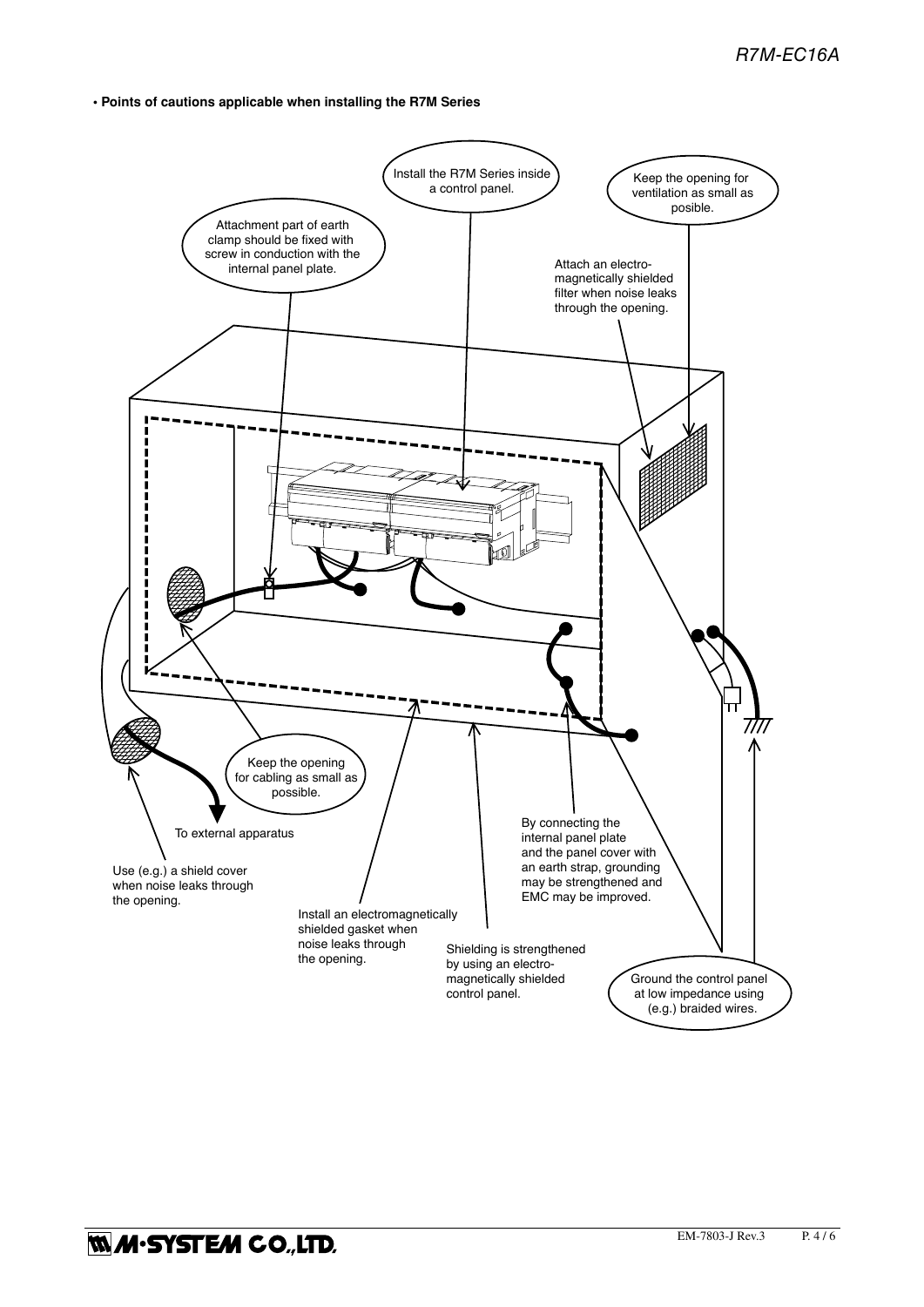### ■ **WARNINGS AND CAUTIONS WHEN LAYING CABLES**

Signal cables connected to the R7M contain high-frequency components. Since these cables has the same effect as an antenna, they emit these high-frequency components to the external space as noise or overlaps noise from the external space on themselves.

Cables with shielding should be used for the signal line due to the above reason.

EMC conformance test is conducted in the condition that shielded cables and earth clamps are used with the R7M.

Warning and cautions when laying cables are stated below. These points of cautions are illustrated in the next page.

- Use shielded cables for those signal cables installed out of the control panel and for thermocouple and RTD extension wires.
- All the network cables connected to R7M should be shielded.
- Use shielded cables for network communication.
- Expose the shield at a part of the cable cover, clip it with an earth clamp, and ground it to the internal panel of the control panel. A drain wire connected to the panel in a pig-tail form cannot maintain low impedance against high-frequency noise, thus grounding (noise shielding) in this form will not be effective.

#### **Supplement:**

Additional measures may be taken depending upon actual installation sites. These points of cautions are illustrated in the next page.

- Keep cables as short as possible. It prevents noise emissions from the cables and noise overlapping to the cables.
- Attach a ferrite core to reduce noise impact to the signal cables susceptible to the noise. Ferrite core can be attached close to the cable outlet of the control panel or close to the I/O terminal or connector, whichever is more effective. Also, the impact might be reduced by winding the cable around the ferrite core for extra turns or attaching multiple ferrite cores.
- Keep cables which are easily affected by noise away from those which can be a noise source.



In the following are examples of effective ways to lay cables separately:

- Keeping physical distance (farther than 20 cm from motor drive cables, farther than 10 cm for other groups).
- Dividing off by a grounded metal plate
- Grouping into separate grounded metal pipes or cable shields.

Wires on each side of a filter should not be too close to each other. Noise could ride onto the other side of cable. Extra attention needs to be paid at the following parts.

• Noise filter that is enclosed in power cables.

- Ferrite core that is attached to signal cables.
- Noise limiting circuit (surge quenching circuit, transient absorber circuit, etc.) that is enclosed in signal cables.